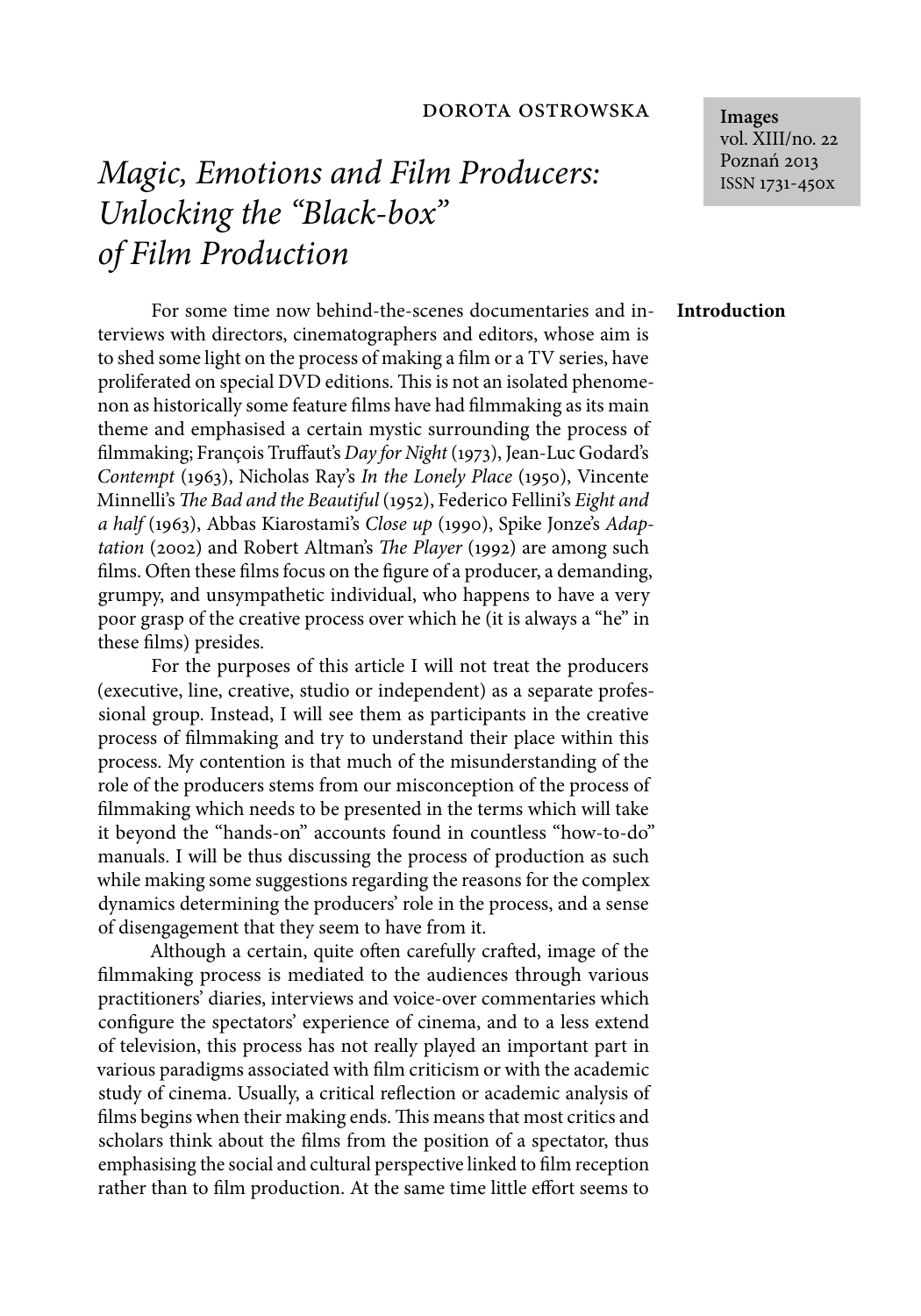go towards establishing a conceptual link between the processes of filmmaking and the aesthetic object that is film, resulting from these processes. In his recent book *Production Culture: Industrial Reflexivity* and Critical Practice in Film and Television John Thornton Caldwell emphasizes the fact that his anthropologically- and ethnographically-informed perspective focussed on the analysis of the self-reflexive discourses generated by the below-the-line television workers in Hollywood ultimately must be linked to the textual analysis of film.<sup>[1]</sup> Yet he never shows how such a link might be actually forged.

The work of historians, such as David Bordwell, Kristin Thompson and Janet Staiger, and their *The Classical Hollywood Cinema: Film Style and Mode of Production to 1960* is an important and welcome exception here, as is the work of various British and French historians[**2**] Yet, this engagement with production through historical and archival sources begs a question as to why the examination of filmmaking processes as a contemporary phenomenon has been of less interest. Are the reasons associated with the fact that this type of study calls for a different set of methodologies - such as conducting extensive interviews or using observational techniques employed by ethnographers, anthropologists, sociologists and geographers? Or, is the reason not so much methodological as it is conceptual? Might it be that we don't understand yet how to see a film as shaped by its process of production, as a representation of this process as opposed to the representation of reality, and how to bridge the practice of film practitioners with the practice of the spectators?

In my work I have been focussing on this conceptual problem trying to find ways of closing the gap between film production and film reception. Seeing images in terms of the process of their production means, among other things, revisiting the cultural paradigm, which is linked to technology and the culture of the machine, without which cinema, or photography, simply cannot exist. Integrating the process of filmmaking into our concept of cinema is also about accounting for the production cultures which determine the origins and the making of a film. These cultures are often seen as distant from the culture of reception even though the two are not really that distinct, with the exception of the critical or academic re-evaluation of films which are not made in the contemporary period. In the case of contemporary films the cultures of production and reception often overlap as it is evident with some trade journalists who are often the same people who write film reviews and criticism in specialist film magazines and general press.

**[1]** J.T. Caldwell, *Production Culture*: *Industrial Reflexivity and Critical Practice in Film and Television,* Duke University Press, Durham and London 2008. [2] D. Bordwell, K. Thompson, J. Staiger, *The Classical Hollywood Cinema*: *Film Style and Mode of Production to 1960*, Routledge, London 1985; T. Bergfelder,

S. Harris, S. Street, *Film Architecture and the Transnational Imagination. Set Design in 1930s European Cinema*, University of Amsterdam Press, Amsterdam 2007; I. Christie, *The Art of Film: John Box and Pro*duction Design, Wallflower Press, London 2009.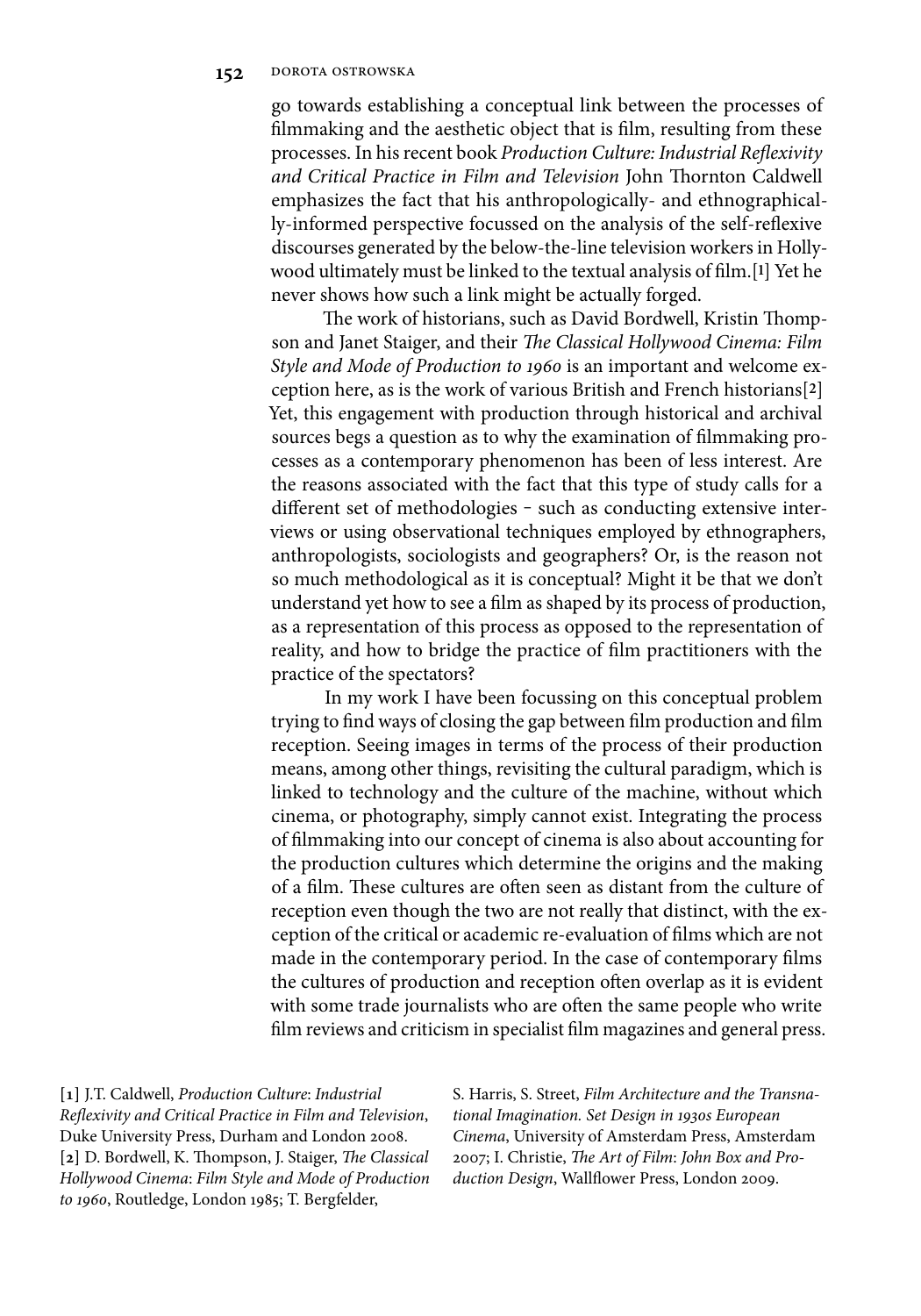#### **Background**

The existing studies of film production were conducted by anthropologists, sociologists, and economists, working mostly in the United States - outside of the discipline of film studies (and by researchers who were interested in American film industry). The shared characteristic of these studies is that they all focus on social aspects of the institution of cinema and in this way redefine our understanding of what cinema is beyond the existing frameworks informed to a large extend by cultural studies. How is then cinema defined as an object of study by social scientists? (1) In some studies the emphasis is on the impact of films on the audiences;  $(2)$  in other studies the emphasis is on the community of filmmakers which make films, and the ways in which they are connected and interact with each other. The first category of studies is quite a familiar territory and dates back to the Payne Fund Studies (1929‒1932) commissioned by the US government.[**3**] The Payne Fund Studies explored the impact of motion pictures on audiences, in particular, youth, using social science methods such as experimental studies, survey research techniques, interviews and content analysis. Such studies continue to be conducted, with a very recent one commissioned in the UK by the UK Film Council on the cultural impact of the British Cinema entitled "Stories We Tell Ourselves: The Cultural Impact of UK Film 1946-2006."[4] What links The Payne Fund Studies with the UK Film Council report is the understanding that new methods of investigation (including the analysis of the viewers-related data available on the internet) are required in order to assess the impact of motion pictures on the wider society and its particular groups.

The Payne Fund Studies were also motivated by the growing interest in Hollywood as an industry, which was perceived as very wealthy with the salaries of filmmakers and producers skyrocketing. The US film industry was vertically integrated, a huge source of exports for the US and financially backed by the Wall Street. Leo Rosten's *Hollywood: the Movie Colony, the Movie Makers* was the first study of the individuals employed in the film industry, how their work was regulated and how they were remunerated for their work.[**5**] His study was mostly based on questionnaires circulated to producers, actors, directors, writers, editors and research workers.

Rosten's study was followed by a very detailed investigation *Hollywood, the Dream Factory: an Anthropologist Looks at the Movie-makers* which drew on the anthropological methodology in which its author, Hortense Powdermaker, was well-versed.[**6**] In both Rostens and Powdermaker's study the emphasis was on a community of

**[3]** Payne Fund, Committee on Educational Research, Motion Pictures and Youth, The Payne Fund Studies, New York 1933.

**[4]** Birkbeck, Media Consulting Group and Narval Media, Stories We Tell Ourselves: The Cultural Impact of UK Film 1946-2006. A Study for the UK Film Council, UK Film Council, London 2010.

**[5]** L. Rosten, *Hollywood*: *the Movie Colony, the Movie Makers*, Harcourt, Brace, and Co., New York 1941. **[6]** H. Powdermaker, *Hollywood, the Dream Factory*: *an Anthropologist Looks at the Movie-makers*, Little, Brown, and Co., Boston 1950.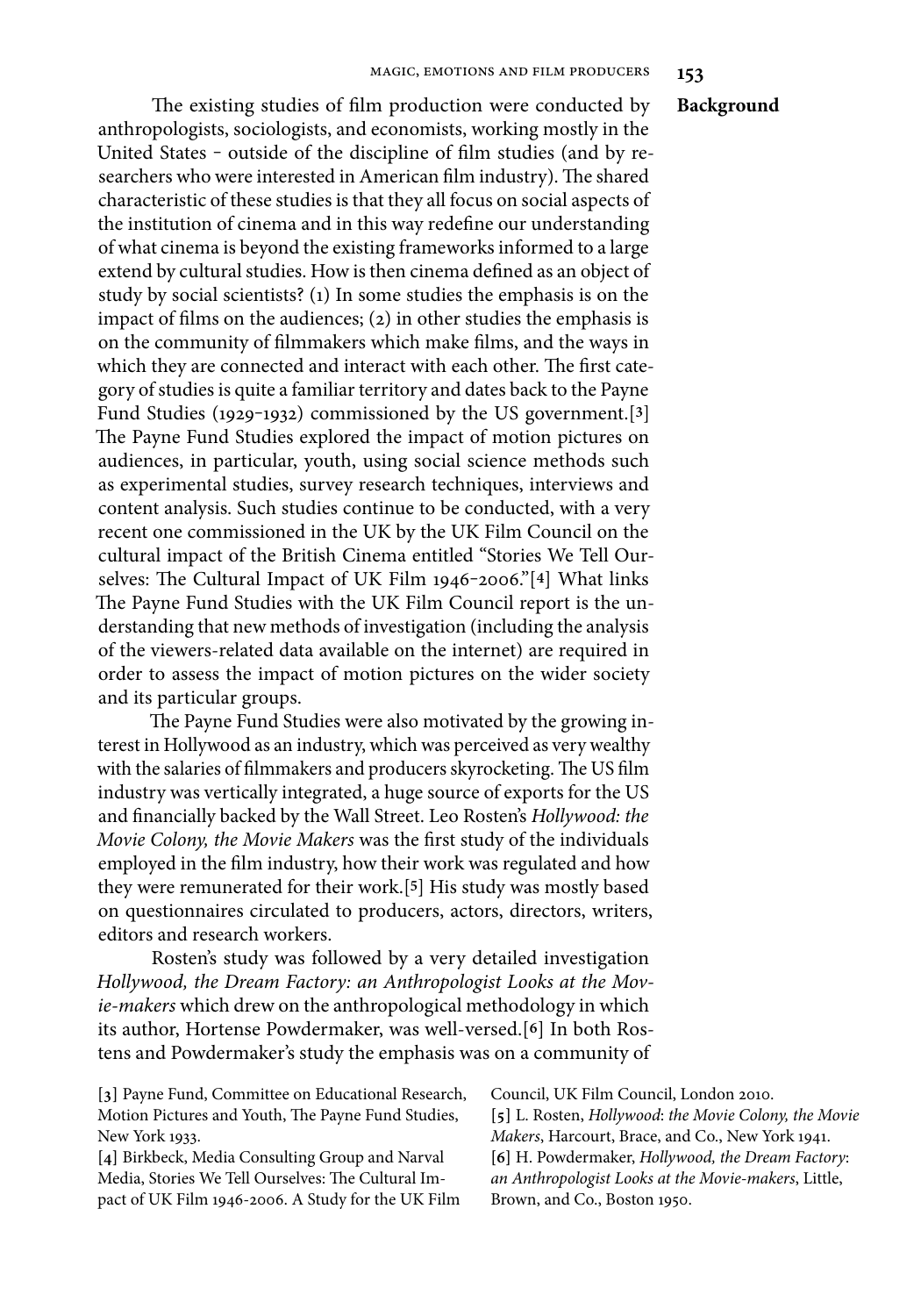individuals, employees and owners of the Hollywood studios, and the social basis for their interaction. In her study Powdermaker focuses on writers, directors, actors, executives and people in the front office, who are either the creative talent or the "gate-keepers." In her view the employees form a social system, which influences both the content and the meaning of the movies. In other words, her main goal was to explain how "the system underlying the production of movies influences them."[7] In her view the whole Hollywood system was geared towards shaping its main product, which she describes as "story-telling."

What is difficult to discern from either Rosten's or Powdermaker's study is the relationship between the functioning of this filmmaking community and the result of their work (i.e. films they actually make). Powdermaker establishes this relationship in very broad-terms by seeing a film as an imprint of the reality of the filmmakers and the social system, which they form, as film professionals. This is a very interesting point, but she does not explain how this "imprinting" actually happens. Bordwell's, Thompson's and Staiger's study of the changes in the work of the filmmaking community leading to the creation of the Hollywood classical style is not only a distant echo of Powdermaker's argument, but also an attempt to close the gap between the makers and the outcome of their labours. However, their study is focused on the particularities of one production culture and attempts to explain a development of one particular "style." The question thus remains as to whether we could develop a broader way of thinking about film production, which would allow us to establish a model in which the images and the process in which they are generated are considered together. In search for the answers to this question let us now turn to the writings of a philosopher Vilém Flusser and a sociologist Bruno Latour.

## The "black-box" **of image-making**

In his book *Towards a Philosophy of Photography* Vilém Flusser discusses photography in relation to the history of writing and sees the two as distinct steps in the development of culture.[**8**] Whilst writing is historical, linear and rational, photography is magical, linked to imagination and two-dimensional. Flusser refers to photographs as "technical images," which unlike paintings or frescoes, result from the "machine-operator" complex whose operation is not understood and for this reason labelled as a "black-box".

The significance (of the technical images) appears to flow into the complex on the one side (input) in order to flow out on the other side (output), during which the process – what is going on within the complex - remains concealed: a "black box" in fact. The encoding of technical images, however, is what is going on in the interior of this black box and consequently any criticism of technical images must be aimed

**[7]** Ibidem, p. 9. **[8]** V. Flusser, *Towards a Philosophy of Photography*, Reaktion Books, London 1983.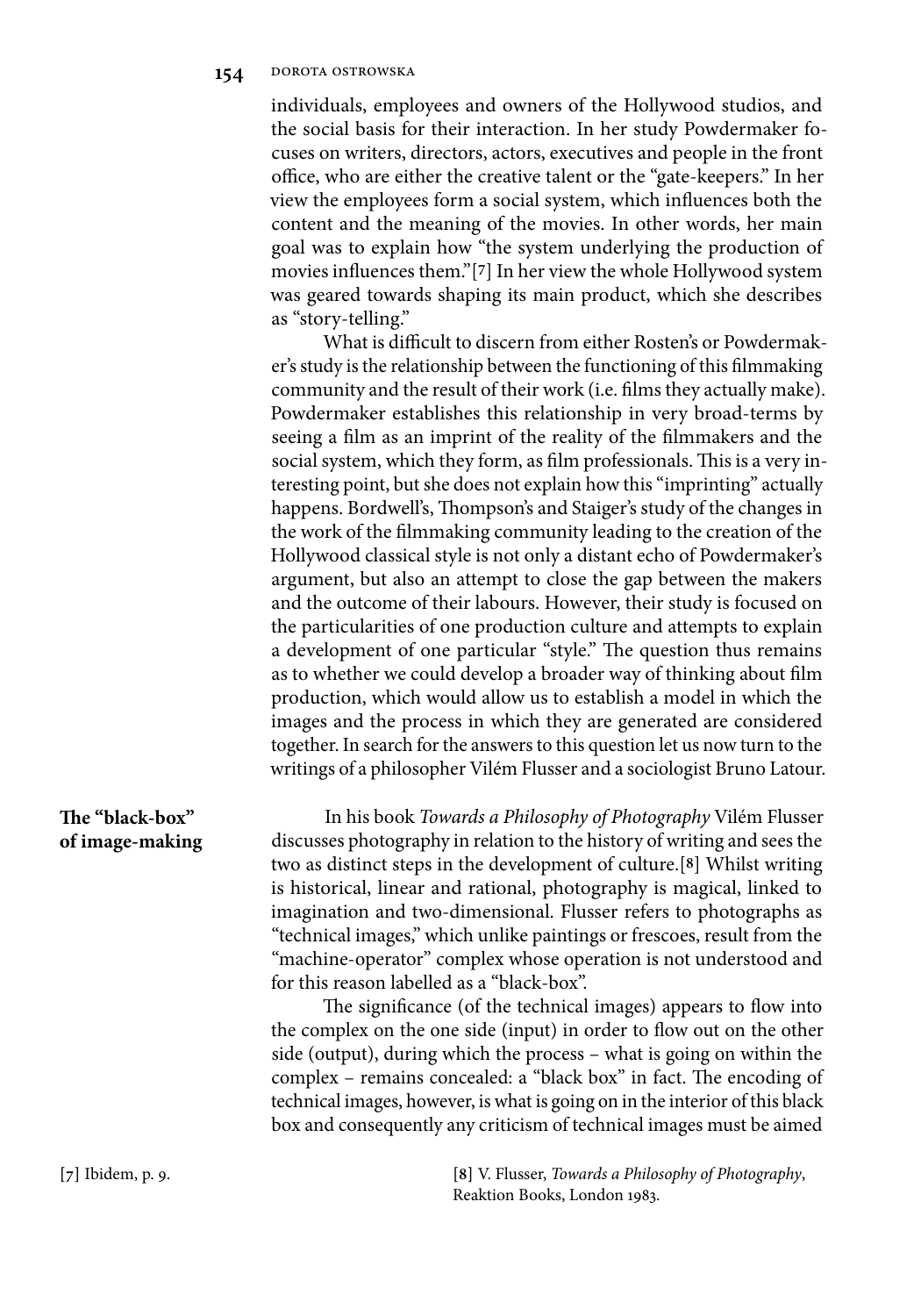at an elucidation of its inner workings. As long as there is no way of engaging in such criticism of technical images, we shall remain illiterate.[**9**]

 Flusser suggests that only by unlocking the "black box" and by engaging with the process of making images, will we be able to decode the images and thus render them comprehensible. Flusser's view is closely related to that of Latour who describes his idea of the "blackbox" of science in the following terms:

The word "black box" is used by cyberneticists whenever a piece of machinery or a set of commands is too complex. In its place they draw a little box about which they need to know nothing but its input and output. As far as John Whittaker is concerned the double helix and the machine are two black boxes. That is, no matter how controversial their history, how complex their inner place, how large the commercial or academic networks that hold them in place, only their input and output count.[**10**]

For Latour the creation of scientific facts and the way in which a machine is constructed and operated, are both a kind of a black box. If we think about our encounter with a film (let's say the one which employs certain special effects, or is innovative in another way, for instance because of the performances that it gets from the actors, or the camera and editing work, which result in a new style, like the Dogme 95 films), this film presents itself to as the Latourian or Flusserian "black box." We don't know how to make such a film ourselves, we are not aware of the effort and history behind it, we are only concerned at this stage in the output (that is the film itself). Most of the reception of the film will focus on the output and will ignore the actual process - the "black box."

The next step which Latour makes in his argument is to try to open the "black box" and to outline the history of the process which made a scientific fact. Interestingly enough, he talks about opening the "black box" as opening the Pandora's box, which indicates that this is a difficult and problematic venture. Opening the "black box," means a different way of thinking about scientific facts, which emphasises their social dimension and the act of constructing and assembling the fact. For instance, for Latour a computer chip, or a piece of equipment (i.e. a camera) is an "organisation" (of people who thought it up, described it, promoted it, etc), a "bureaucracy" (all the paperwork and the power structures and hierarchies it implies), and a "minimisation of risks" (how to make it work better; or how to make it a successful commercial venture). If we then follow Latour's line of reasoning we could think about the end product, not in the ways it was named, labelled and packaged for us, or in the ways which are implied by its usage; rather we define this object not as an object but as a social process with its own history and its own dynamics. Latour illustrates this point with the following example:

"Suspense," "game," "tone," "delay of publication," "awe," "six week delay" are not common words for describing a molecular structure. This is the case

**[9]** Ibidem, p. 16.

**[10]** B. Latour, *Science in Action*: *How to Follow Scien-*

*tists and Engineers through Society*, Harvard University Press, Cambridge 1987, pp. 2-3.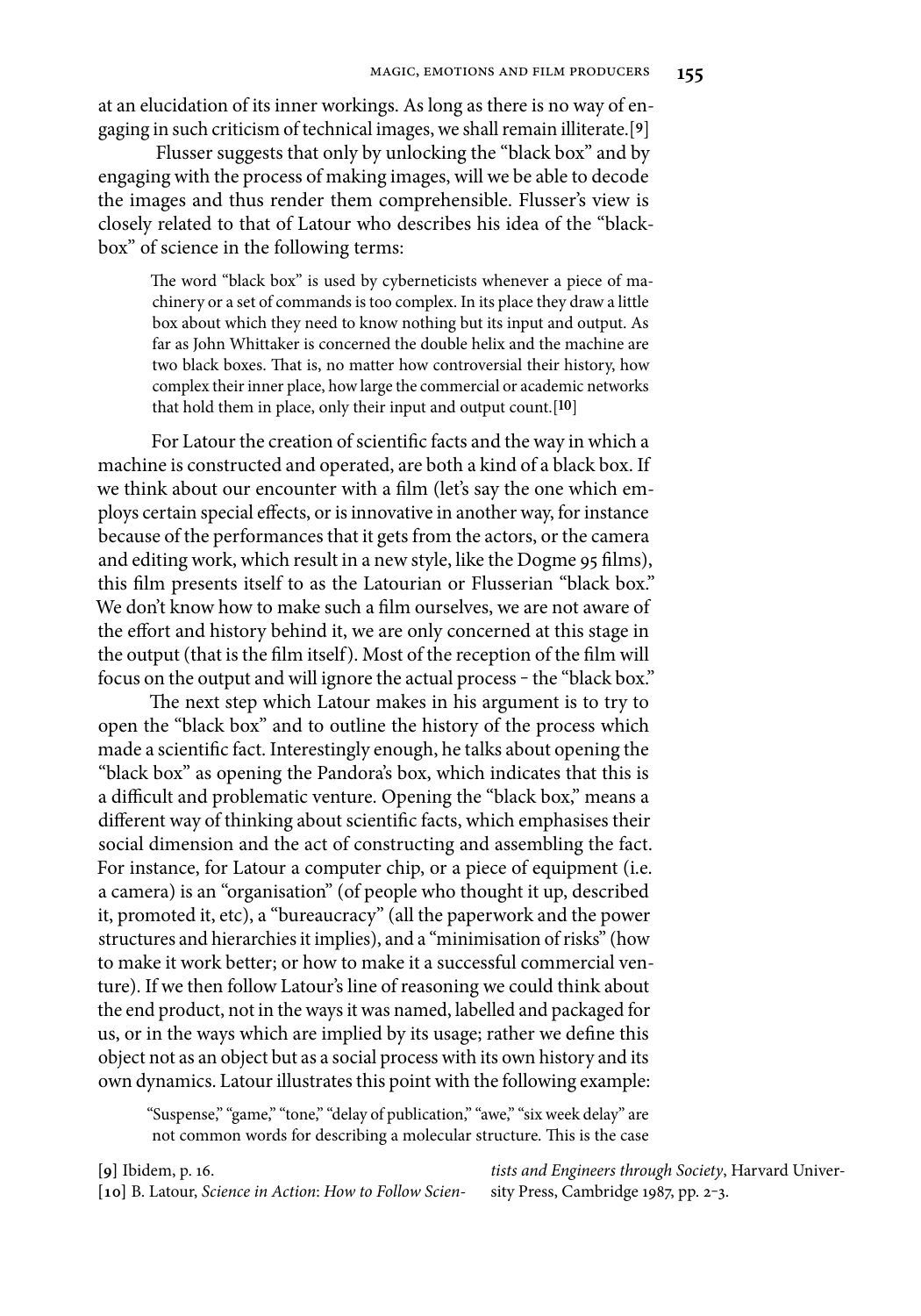once the structure is known and learned by every student. However, as long as the structure is submitted to a competitor's probing, these queer words are part and parcel of the very chemical structure under investigation.[**11**]

What is the stage then at which film could be still thought about not in terms of its title, or the quotes from the critics appearing on a poster, but in the terms which imply the process of making which is not yet finished? When is the process of filmmaking scrutinised? When does the probing of the film happen? It can occur at different stages of the filmmaking process. Let's think back to the moment when the very idea of the film is conceived and the film is pitched by a script-writer or a director to a producer. We probably have a treatment and a script by then. There is an object then which is not a film yet, even though it may include some visualisations. When the film enters the process of pre-production, its nature changes yet again. It is no longer a pitch or a script, but a collection of stills made by a still-board artist; when it moves to the production – delays which have to do with the weather or the absence of the actors - allow us to think of this film simply as the "delay."

But when does a film become a rarefied object akin to the scientific fact in its solidity and certainty? Is it at the moment of the film release? Or, is it at the moment when we have a film physically in the box, or when we are watching a final cut or a remastered version? Is it when we read a critique of a film, either in a magazine or in a scholarly publication, which reaffirms its cultural, aesthetic and social value? Or is it when we are sufficiently distant from the context in which the film was made and don't have to bother with it but simply watch the film as part of film history for instance, rather than as an example of social history or history of technology?

Latour postulates that in order to understand the science-in-making it is necessary to go to the laboratory and follow the scientists at work. This means that we need to concentrate mostly on the material rather than symbolic aspects of production in the cultural field which is cinema. The first question would be then - what does a laboratory consist of? (Some expensive equipment, which allows the scientists to conduct a particular set of experiments, people with a particular expertise, a set of ideas for generating the experiments). Is it possible to think of film production as a laboratory? (A studio, a set, people brought together to work on location, moving production to a different location for post-production). The interaction of humans and equipment is very important and it has a place both on the set and in the lab. This dependency on technology is something that both worlds share.

Latour treats the whole lab (including humans and non-humans) as an instrument which produces an inscription or a graph. For him this inscription, being the visual result of a scientific experiment, is what the labs are all about. This is how he describes this whole lab with all its participants being a one institution: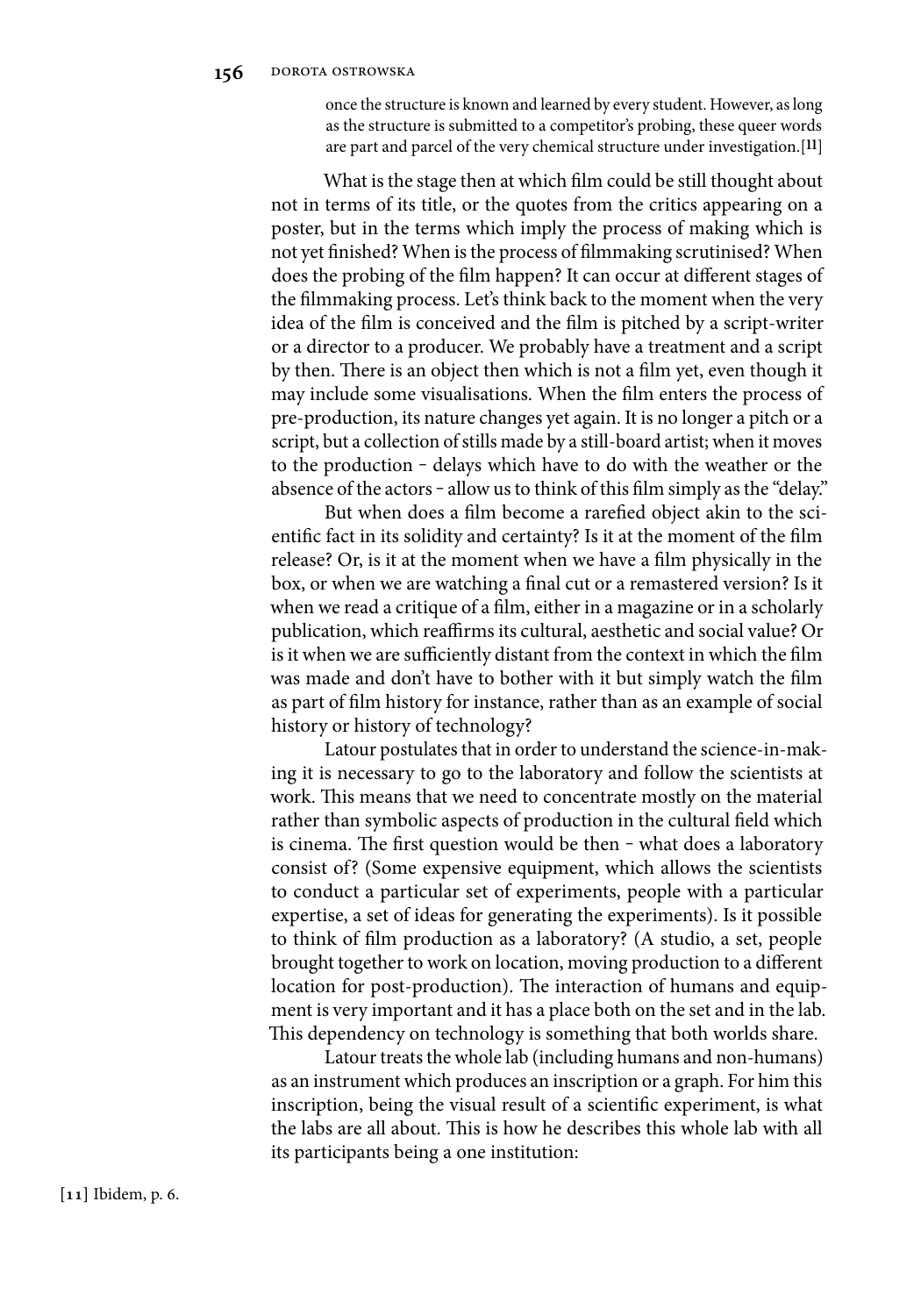A statistical institution which employs hundreds of pollsters, sociologists and computer scientists gathering all sorts of data on the economy is an instrument if it yields inscriptions for papers written in economic journals with for instance a graph of the inflation rate by month and by branch of industry. No matter how many people were made to participate in the construction of the image, no matter how long it took, no matter how much it cost, the whole institution is used as one instrument.[**12**]

If we follow this line of reasoning we could think of people working in film production together on a set as an instrument too; a kind of a big machine consisting of both human and non-human parts which work together creating an inscription, a record of their work, which is the film itself. Latour comes up with an idea of describing this instrument in terms of actor-network (where actors can be both human and non-human). The idea is that everything done on the set is an example of mediation which happens through a different set of equipment. This allows us to emphasise technical and technological element of filmmaking. Machines are the human extension, in the same way that the humans can be seen as extensions of certain machines. Many thinkers have taken the idea of Latour farther, beyond the human-machine hybrid, and extended it into the interactions between humans and the material world. This idea has potentially some very interesting implications for film production. For example we could think about this relationship from the perspective of actors and actresses, who are hybridised and transformed because of the interaction of their person with costumes, make up, set design, lights and finally - the camera lens. There are also more obvious examples of film practitioners entering a relationship with technology; it is enough to think about lighting, cameras, and editing suites. Every one of these practitioners of course also has a particular relationship with the materiality of the set where the shoot happens. Latourian focus on the material workings and the operation of the lab is his way of unlocking the "black box" of scientific facts. It could also be our way of advancing new understanding of films and their various production cultures.

The interaction between humans and technology thus emerges as key to our understanding of the process of film production. Flusser refers to this interaction as an "apparatus" of which a camera is an important but crucially not the only example. There also "those apparatuses that, on the one hand, assume gigantic size, threatening to disappear from our field of vision (like the apparatus of management) and, on the other, shrivel up, becoming microscopic in size so as to totally escape our grasp (like the chips in electronic apparatuses)."[**13**] The film producer is part of the "apparatus" of filmmaking but it is the "apparatus of management" of which s/he is part. In a way s/he might be as removed from the actual "machine-operator complex" (camera,

"A different kind **of magic" ‒ producers and creatives**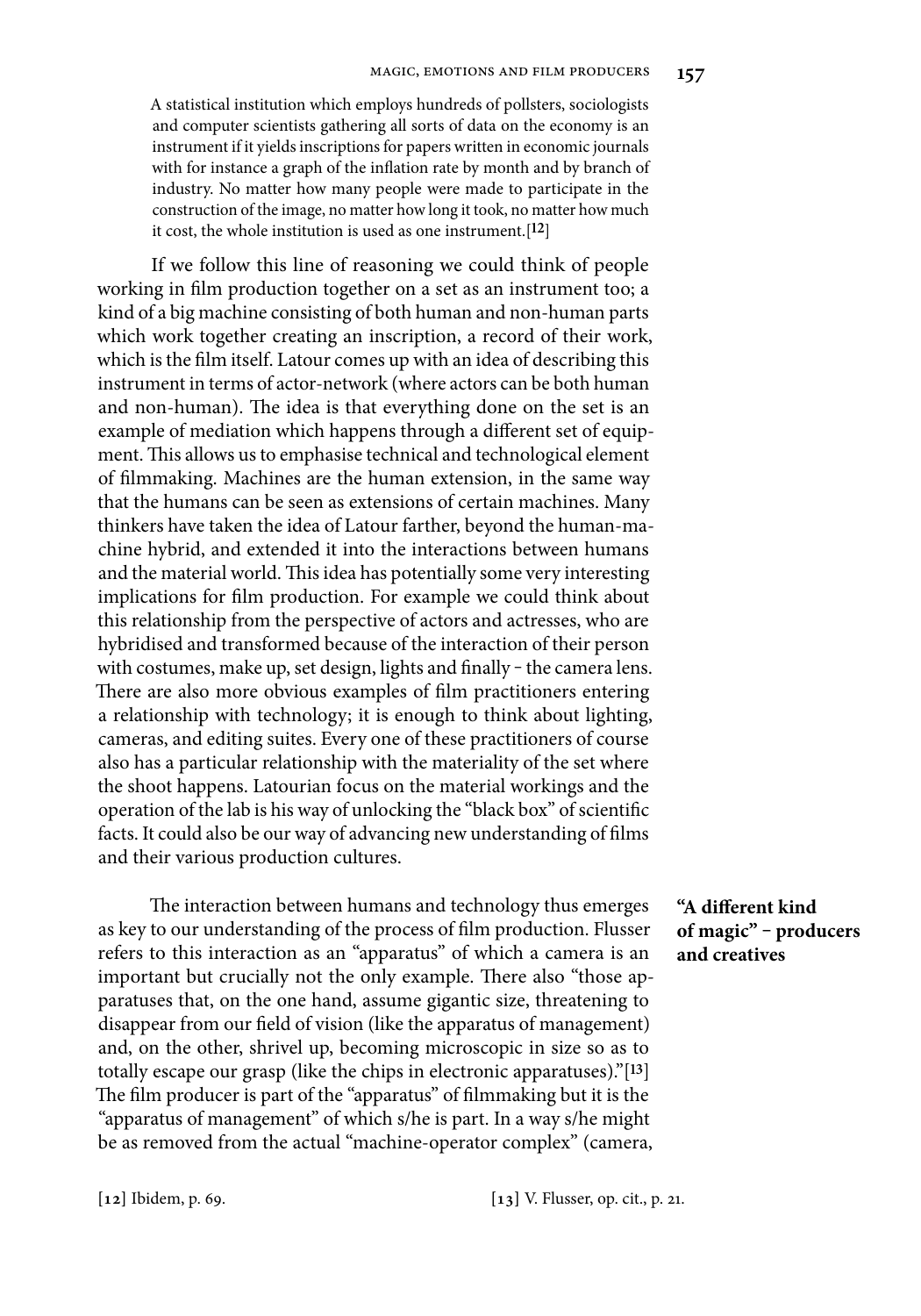#### **158** dorota ostrowska

lights, make-up, editing, etc) as those who develop scientific texts which form basis on which film cameras are actually manufactured. In other words, the problem with film producers has to do with their actual input into the filmmaking "black-box." They appear to be part of a different "black-box," which is removed from the "black-box" of shooting the film and editing it.

The ways in which Flusser and Powdermaker use the term "magic" in relation to the process of photographic and filmmaking, respectively, sheds an additional light on the place of the producer in the process. Flusser argues that photographic images have "the specific ability to abstract surfaces out of space and time and to project them back into space and time what is known as 'imagination."<sup>[14]</sup> This time and space

[...] specific to the image is none other than the world of magic, a world in which everything is repeated and in which everything participates in a significant context  $[\,\ldots]$ . For example in the historical world sunrise is the cause of the cock's crowing; in the magical one, sunrise signifies crowing and crowing signifies sunrise. The significance of images is magical.<sup>[15]</sup>

Importantly, this "magical" aspect of photographic of cinematic images does not just result from the artist's consciousness but is dependent on the apparatuses - technological, social and others.

Powdermaker thinks of the "magic" of filmmaking in quite different terms. The ideology, which is the "glue" of the whole Hollywood system together, is based on "magical thinking" embraced by the employees. This is linked to the unpredictability of the success of any Hollywood film and the idea of "breaks" and "luck." She sees the whole system as a gambling den in which the human resources at the disposal (people's talent; people's skills) are used very poorly, and where excessive emphasis are put on money and the power of one set of individuals over another (executives over writers; directors over actors, etc). The system is also gripped by fear and uncertainty regarding its profits, thus dehumanised. At the same time she argues that just like "primitive" societies the Hollywood "colony" tries to contain the fear of its environment and the threat of the financial loss through a series of controls among which there are big business, big profits, big salaries, censorship, the star system, and "what the audience wants." All these control mechanisms leave their marks on the movies in the same way that shamanic practices of South-Pacific communities shape and mark their cultural artefacts.[**16**]

Whilst the creatives are certainly a party to and experience the kind of magical thinking Powdermaker describes, the producers rarely participate in the kind of creative "magic" associated with the production of images which Flusser talks about. What is then a common denominator for the producers and creatives involved in a filmmaking

**[14]** Ibidem, p. 9. **[15]** Ibidem.